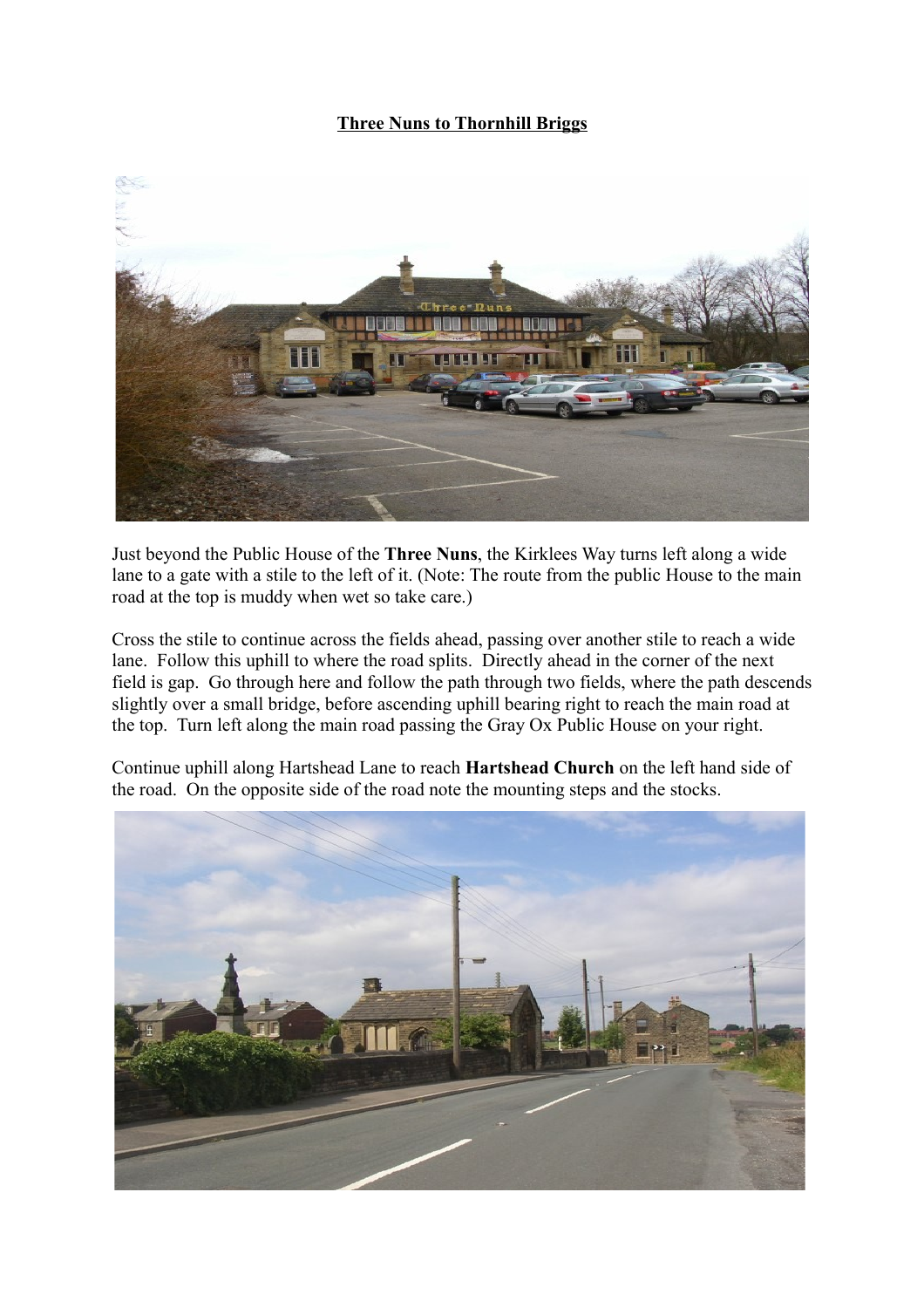*The building in the centre has a large door facing the road, which suggests that it housed a horse-drawn hearse. However the guide booklet for the church states that the building was a school.*

## *The stocks and a mounting block are opposite the church.*

Turn left at the church down Ladywell Road and at the end turn right in between houses towards the main road. The wide track bears left then right to meet a path emerging from the left. Turn left down this wide track to a stile in the right hand side into another field. Follow the path through this field straight ahead to another stile.

Cross this stile, and turn left to follow the wide track towards the motorway directly ahead. In the distance to your right is a gas installation, and at the end of this track is a bridge which takes you across the motorway. Turn right and follow this track down hill then turn left to follow this wide lane towards Clifton Village. Take care when walking this route as you are entering the Golf course. At the next junction, turn left where the route now bears right then left to emerge at another junction. Follow this path making sure that the Golf course is on your right and a wall on your left, going through several stone stiles until you emerge on to Highmoor Lane.

Turn left here for a short distance then cross the road to follow the farm access road to Green Farm. Pass Green Farm on the left and a Bungalow further on, to an overgrown track to your right. Follow this track as it crosses a stile, then through a couple of fields to reach a small lane to the left of a house. At the bottom of this track you will notice in front the side of a building painted white. Turn right in to the main road to reach Thornhills Road. Turn right and follow the road uphill as it bears right. As soon as you emerge on this road, take a moment to look over to your right to spot the railway viaduct at the bottom of the hill and the end of the route.